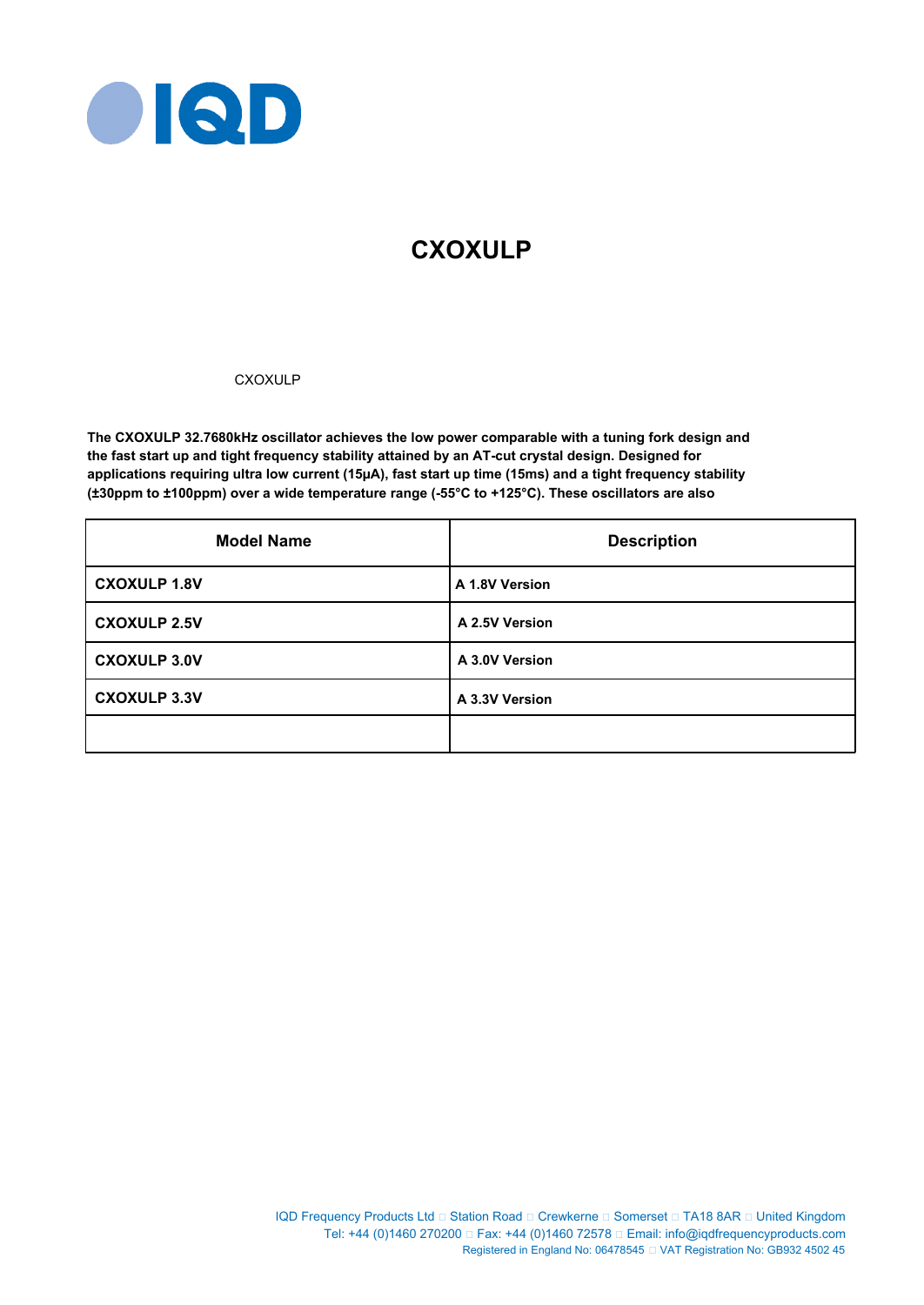



**CXOXULP 1.8V Crystal Clock Oscillator Specification**

# **ISSUE 1; June 2019**

# **Description**

- This product is designed and manufactured by Statek Corporation in California, USA and distributed by IQD. The CXOXULP 32.7680kHz oscillator achieves the low power comparable with a tuning fork design and the fast start up and tight frequency stability attained by an AT-cut crystal design. Designed for applications requiring ultra low current (15µA), fast start up time (15ms) and a tight frequency stability (±30ppm to ±100ppm) over a wide temperature range (-55°C to +125°C). These oscillators are also capable of withstanding significantly higher shock than a standard tuning fork design.
- SM1 Gold Plated (RoHS)  $\blacksquare$
- $\blacksquare$ SM5 Solder Dipped (RoHS)

#### FEATURES:  $\blacksquare$

Ultra low current (typical 15μA) Fast start up (typical 15ms) Tight tolerance High shock resistance Low ageing CMOS output Optional Output Enable/Disable with Tri-State Low EMI emission Hermetically sealed ceramic package

#### APPLICATIONS:  $\blacksquare$

- Aerospace & Avionics **Communications**  Navigation GPS Industrial, Computer & Communications Miniature clock oscillator Handheld instrumentation Transponder/Animal migration Medical Test & diagnostic equipment Handheld devices
- Please note that all data is only valid at 25°C unless otherwise  $\blacksquare$ stated.

# **Frequency Parameters**

| <b>Exequency</b>      | 32.768kHz    |
|-----------------------|--------------|
| ■ Frequency Tolerance | $±25.00$ ppm |
| • Tolerance Condition | @ 25°C       |

- Frequency Stability ±10.00ppm to ±100.00ppm  $\blacksquare$
- Ageing the top of the top of the top of the top of the top of the top of the top of the top of the top of the top of the top of the top of the top of the top of the top of the top of the top of the top of the top of the to
- Frequency Stability does not include Frequency Tolerance @  $\blacksquare$ 25°C
- $\blacksquare$ All parameters are measured at ambient temperature with a 10MΩ, 15pF load
- Note: Other Frequency Tolerances and Stabilities are available  $\blacksquare$ - please contact an IQD Sales Office

### **Electrical Parameters**

- Supply Voltage 1.8V ±10% n,
	-
- n Supply Current (typical): 15μA n, Supply Voltage (absolute maximum rating): -0.3V to 5.0V

# **Operating Temperature Ranges**

- -10 to 70°C  $\blacksquare$
- -40 to 85°C
- $\blacksquare$ -55 to 125°C



# **Outline (mm) SM1 = Gold Plated (RoHS)**

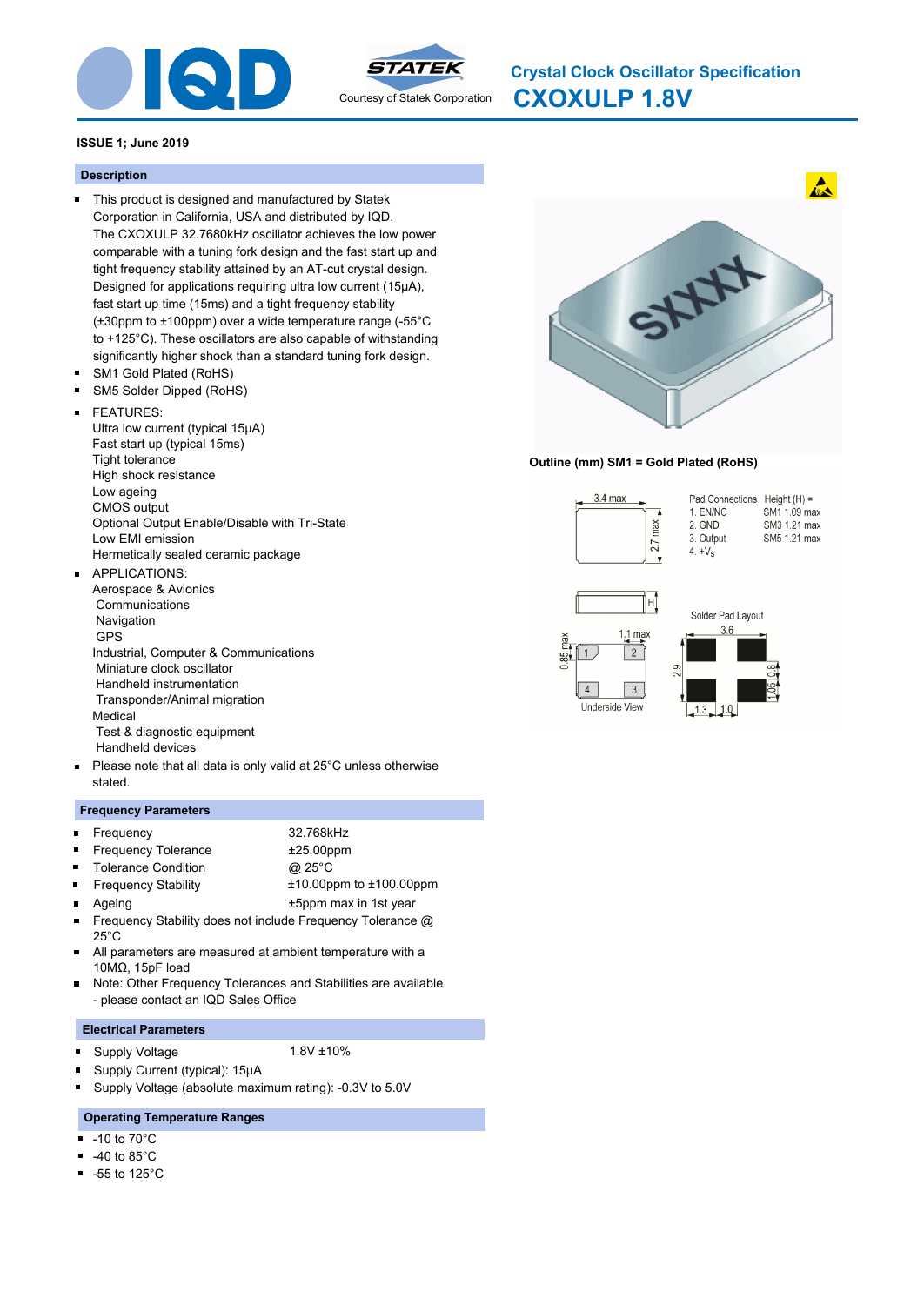



**CXOXULP 1.8V Crystal Clock Oscillator Specification**

# **ISSUE 1; June 2019**

### **Output Details**

- Output Compatibility CMOS  $\blacksquare$
- **Drive Capability** 15pF
- Output Level High Voh: 90%Vs min  $\blacksquare$
- Output Level Low Vol: 10%Vs max Rise Time (10%-90%): 85ns typ, 160ns max  $\blacksquare$ Fall Time (90%-10%): 45ns typ, 100ns max

### **Output Control**

Start Up Time: 15ms typ  $\blacksquare$ 

### **Environmental Parameters**

- Shock: 5000G, 0.3ms, 1/2 sine  $\blacksquare$ (Note: Higher Shock versions are available - please contact an IQD Sales Office)
- Vibration: MIL-STD-202G, Method 204D, Condition D: 20G,  $\blacksquare$ 10Hz-2000Hz swept sine (Note: Random Vibration test is also available - please contact an IQD Sales Office)
- Storage Temperature Range: –55 to 125°C  $\blacksquare$

### **Manufacturing Details**

Solder Process Temperature: 260°C max for 20sec max  $\blacksquare$ 

### **Ordering Information**

### Frequency\*

- Model\* Termination Variant\* **Output** Frequency Tolerance (@ 25°C)\* Frequency Stability\* Operating Temperature Range\* Pad 1 Function\* (minimum required\*)
- **Termination Variants:** SM1 = Gold Plated SM5 = Solder Dipped (Note: Non-RoHS compliant terminations also available please contact an IQD Sales Office)
- Pad 1 Function Options: EN = Enable/Disable NC = No connection
- **Example** 32.768kHz CXOXULP 1.8V SM1 CMOS ±25ppm ±100ppm –40 to 85C NC

### **Compliance**

|                | ■ RoHS Status (2015/863/EU) | Optional       |
|----------------|-----------------------------|----------------|
|                | ■ REACh Status              | Compliant      |
| $\blacksquare$ | MSL Rating (JDEC-STD-033):  | Not Applicable |

- Pack Style: Tray Supplied on a tray Pack Size: 1
- Pack Style: Reel Tape & reel in accordance with EIA-481-D  $\blacksquare$ Pack Size: 1,000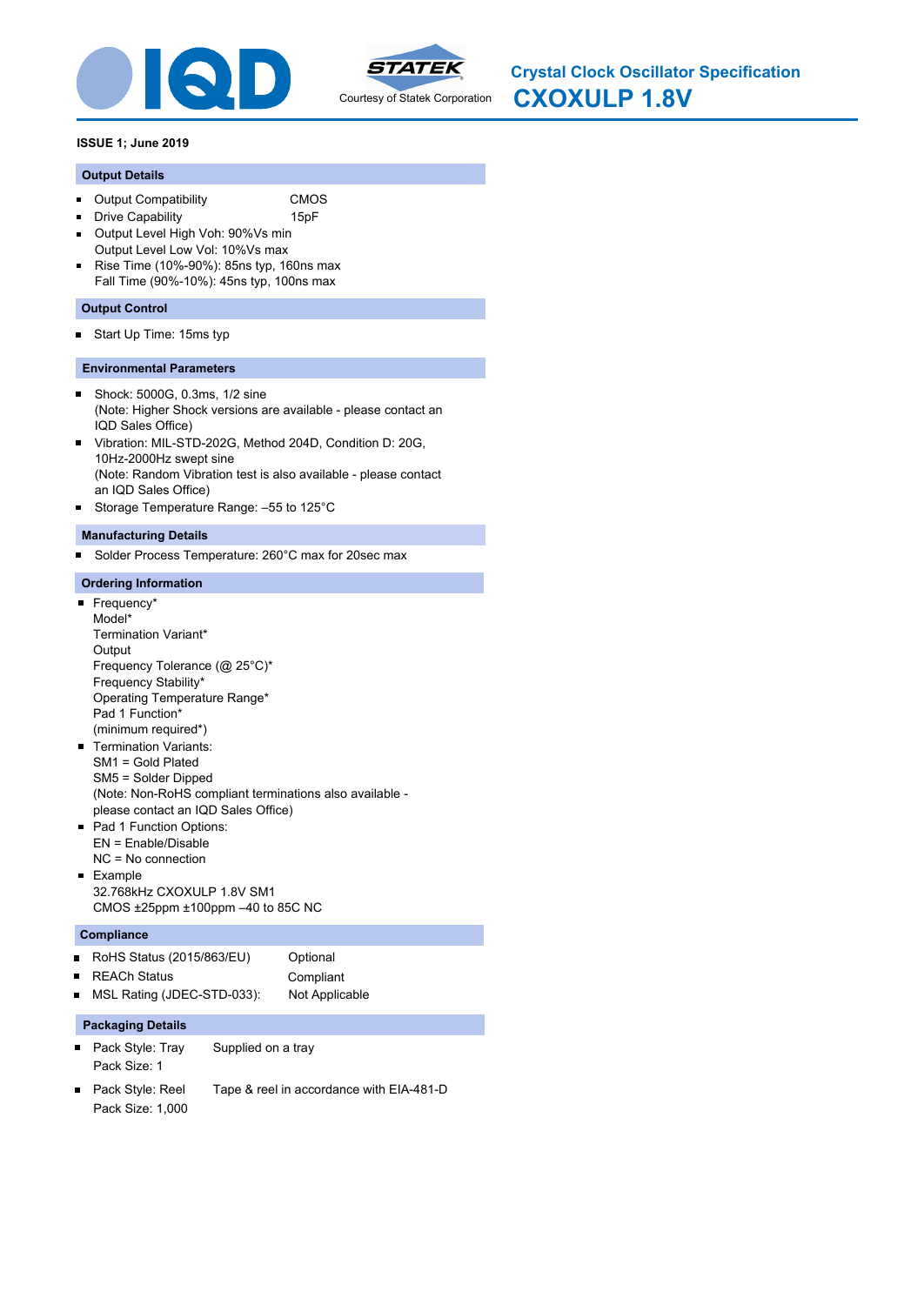



# **Electrical Specification - maximum limiting values 1.80V ±10%**

| Frequency | <b>Temperature Range</b> | <b>Stability</b><br>(Min) | Current<br><b>Draw</b>   | <b>Rise and Fall</b><br>Time | Duty Cycle |
|-----------|--------------------------|---------------------------|--------------------------|------------------------------|------------|
|           | °C                       | ppm                       | mA                       | ns                           | %          |
| 32.768kHz | $-55$ to 125             | ±50.00                    | $\overline{\phantom{0}}$ |                              | 45/55%     |
|           | $-40$ to 85              | ±20.00                    |                          | $\overline{\phantom{0}}$     | 45/55%     |
|           | $-10$ to $70$            | ±10.00                    | -                        |                              | 45/55%     |

*This document was correct at the time of printing; please contact your local sales office for the latest version. Click to view latest version on our website.*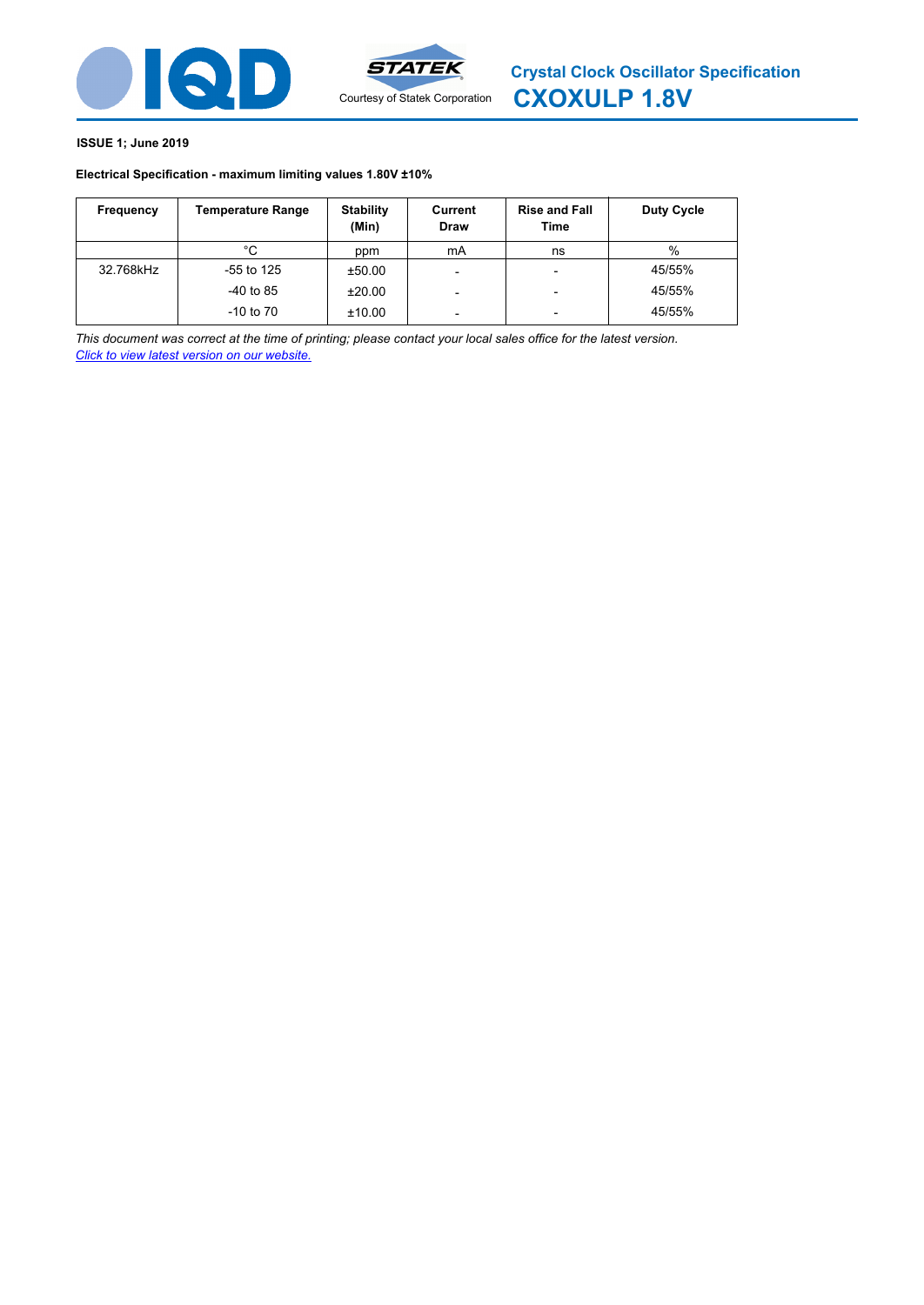



**CXOXULP 2.5V Crystal Clock Oscillator Specification**

# **ISSUE 1; June 2019**

# **Description**

- This product is designed and manufactured by Statek Corporation in California, USA and distributed by IQD. The CXOXULP 32.7680kHz oscillator achieves the low power comparable with a tuning fork design and the fast start up and tight frequency stability attained by an AT-cut crystal design. Designed for applications requiring ultra low current (15µA), fast start up time (15ms) and a tight frequency stability (±30ppm to ±100ppm) over a wide temperature range (-55°C to +125°C). These oscillators are also capable of withstanding significantly higher shock than a standard tuning fork design.
- SM1 Gold Plated (RoHS)  $\blacksquare$
- $\blacksquare$ SM5 Solder Dipped (RoHS)

#### FEATURES:  $\blacksquare$

Ultra low current (typical 15μA) Fast start up (typical 15ms) Tight tolerance High shock resistance Low ageing CMOS output Optional Output Enable/Disable with Tri-State Low EMI emission Hermetically sealed ceramic package

#### APPLICATIONS:  $\blacksquare$

- Aerospace & Avionics **Communications**  Navigation GPS Industrial, Computer & Communications Miniature clock oscillator Handheld instrumentation Transponder/Animal migration Medical Test & diagnostic equipment Handheld devices
- Please note that all data is only valid at 25°C unless otherwise  $\blacksquare$ stated.

### **Frequency Parameters**

| <b>E</b> Frequency         | 32.768kHz    |
|----------------------------|--------------|
| <b>Frequency Tolerance</b> | $±25.00$ ppm |
| ■ Tolerance Condition      | @ 25°C       |

- Frequency Stability ±10.00ppm to ±100.00ppm  $\blacksquare$
- Ageing the top of the top of the top of the top of the top of the top of the top of the top of the top of the top of the top of the top of the top of the top of the top of the top of the top of the top of the top of the to
- Frequency Stability does not include Frequency Tolerance @  $\blacksquare$ 25°C
- $\blacksquare$ All parameters are measured at ambient temperature with a 10MΩ, 15pF load
- Note: Other Frequency Tolerances and Stabilities are available  $\blacksquare$ - please contact an IQD Sales Office

### **Electrical Parameters**

Supply Voltage 2.5V ±10% n,

n

- 
- Supply Current (typical): 15μA
- n, Supply Voltage (absolute maximum rating): -0.3V to 5.0V

# **Operating Temperature Ranges**

- -10 to 70°C  $\blacksquare$
- -40 to 85°C
- $\blacksquare$ -55 to 125°C



### **Outline (mm) SM1 = Gold Plated (RoHS)**



 $1.0$ 

Underside View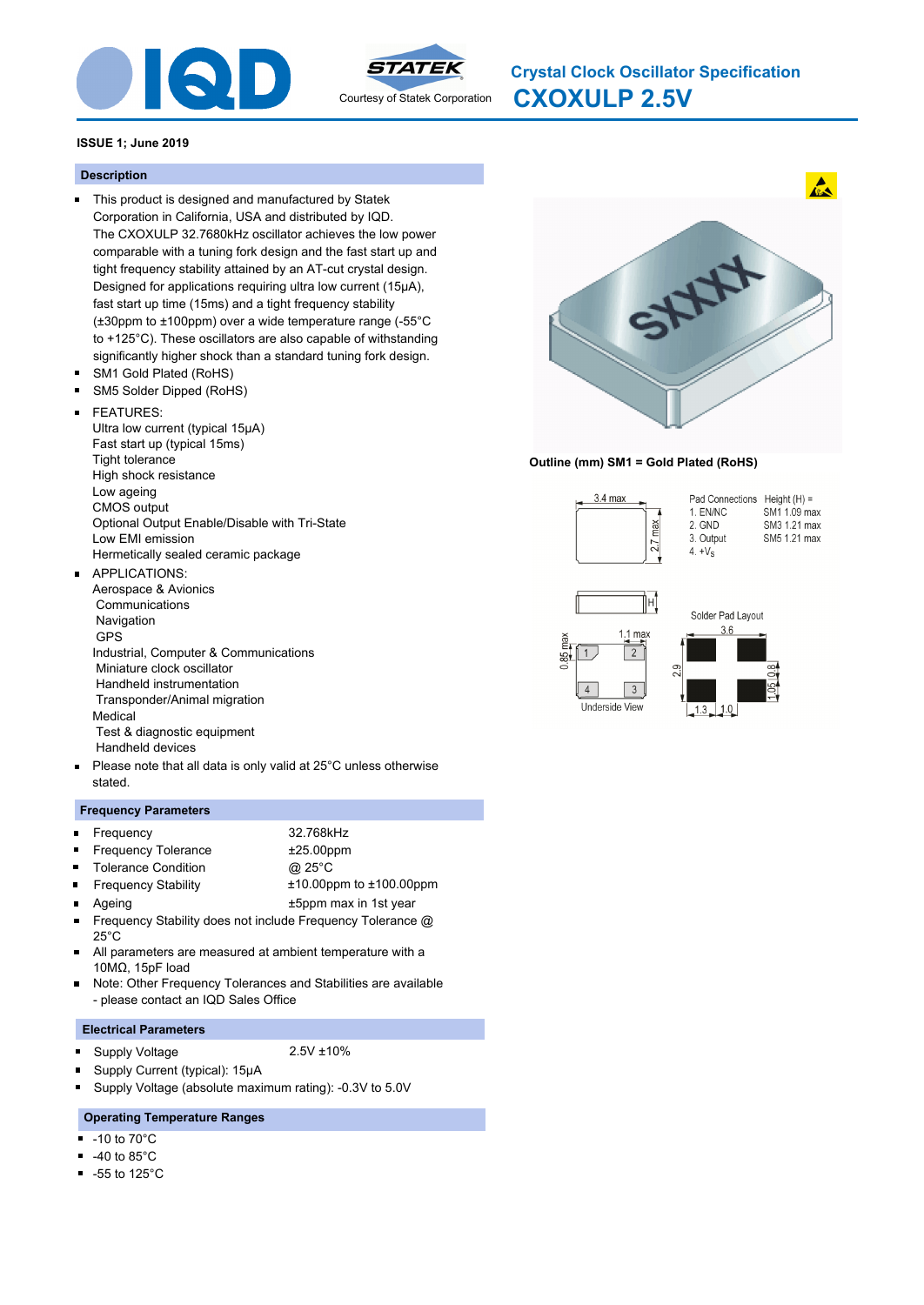



**CXOXULP 2.5V Crystal Clock Oscillator Specification**

### **ISSUE 1; June 2019**

### **Output Details**

- Output Compatibility CMOS  $\blacksquare$
- **Drive Capability** 15pF
- Output Level High Voh: 90%Vs min  $\blacksquare$
- Output Level Low Vol: 10%Vs max Rise Time (10%-90%): 85ns typ, 160ns max  $\blacksquare$ Fall Time (90%-10%): 45ns typ, 100ns max

### **Output Control**

Start Up Time: 15ms typ  $\blacksquare$ 

### **Environmental Parameters**

- Shock: 5000G, 0.3ms, 1/2 sine  $\blacksquare$ (Note: Higher Shock versions are available - please contact an IQD Sales Office)
- Vibration: MIL-STD-202G, Method 204D, Condition D: 20G,  $\blacksquare$ 10Hz-2000Hz swept sine (Note: Random Vibration test is also available - please contact an IQD Sales Office)
- Storage Temperature Range: –55 to 125°C  $\blacksquare$

### **Manufacturing Details**

Solder Process Temperature: 260°C max for 20sec max  $\blacksquare$ 

### **Ordering Information**

### Frequency\*

- Model\* Termination Variant\* **Output** Frequency Tolerance (@ 25°C)\* Frequency Stability\* Operating Temperature Range\* Pad 1 Function\* (minimum required\*)
- **Termination Variants:** SM1 = Gold Plated SM5 = Solder Dipped (Note: Non-RoHS compliant terminations also available please contact an IQD Sales Office)
- Pad 1 Function Options: EN = Enable/Disable NC = No connection
- **Example** 32.768kHz CXOXULP 2.5V SM1 CMOS ±25ppm ±100ppm –40 to 85C NC

### **Compliance**

| ■ RoHS Status (2015/863/EU)  | Optional       |
|------------------------------|----------------|
| ■ REACh Status               | Compliant      |
| ■ MSL Rating (JDEC-STD-033): | Not Applicable |

- Pack Style: Reel Tape & reel in accordance with EIA-481-D Pack Size: 1,000
- Pack Style: Tray Supplied on a tray  $\blacksquare$ Pack Size: 1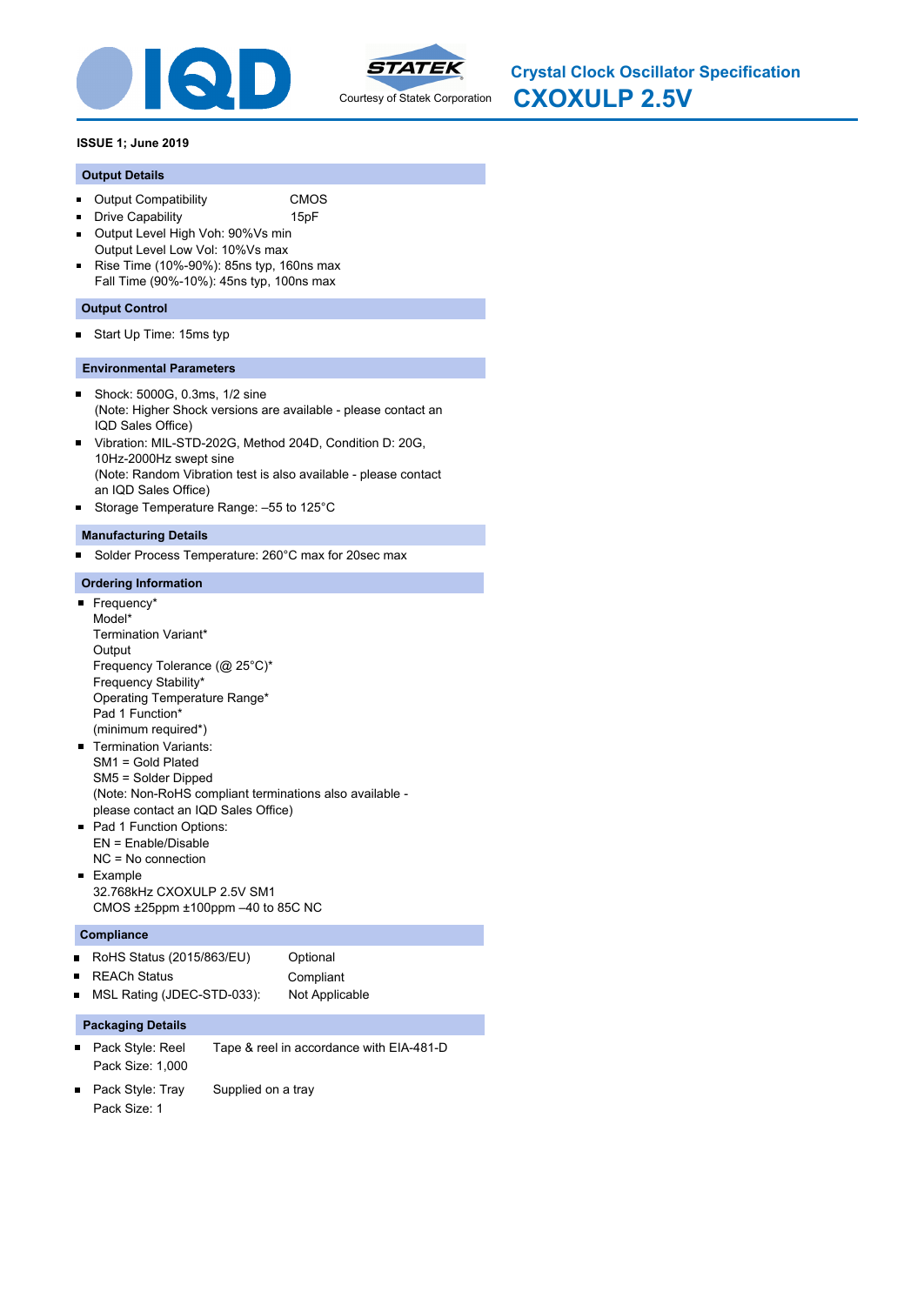



# **Electrical Specification - maximum limiting values 2.50V ±10%**

| Frequency | <b>Temperature Range</b> | <b>Stability</b><br>(Min) | Current<br><b>Draw</b>   | <b>Rise and Fall</b><br>Time | Duty Cycle |
|-----------|--------------------------|---------------------------|--------------------------|------------------------------|------------|
|           | °C                       | ppm                       | mA                       | ns                           | $\%$       |
| 32.768kHz | -55 to 125               | ±50.00                    | $\overline{\phantom{0}}$ | $\overline{\phantom{0}}$     | 45/55%     |
|           | $-40$ to 85              | ±20.00                    | $\overline{\phantom{0}}$ | $\overline{\phantom{0}}$     | 45/55%     |
|           | $-10$ to $70$            | ±10.00                    | $\overline{\phantom{0}}$ | $\overline{\phantom{0}}$     | 45/55%     |

*This document was correct at the time of printing; please contact your local sales office for the latest version. Click to view latest version on our website.*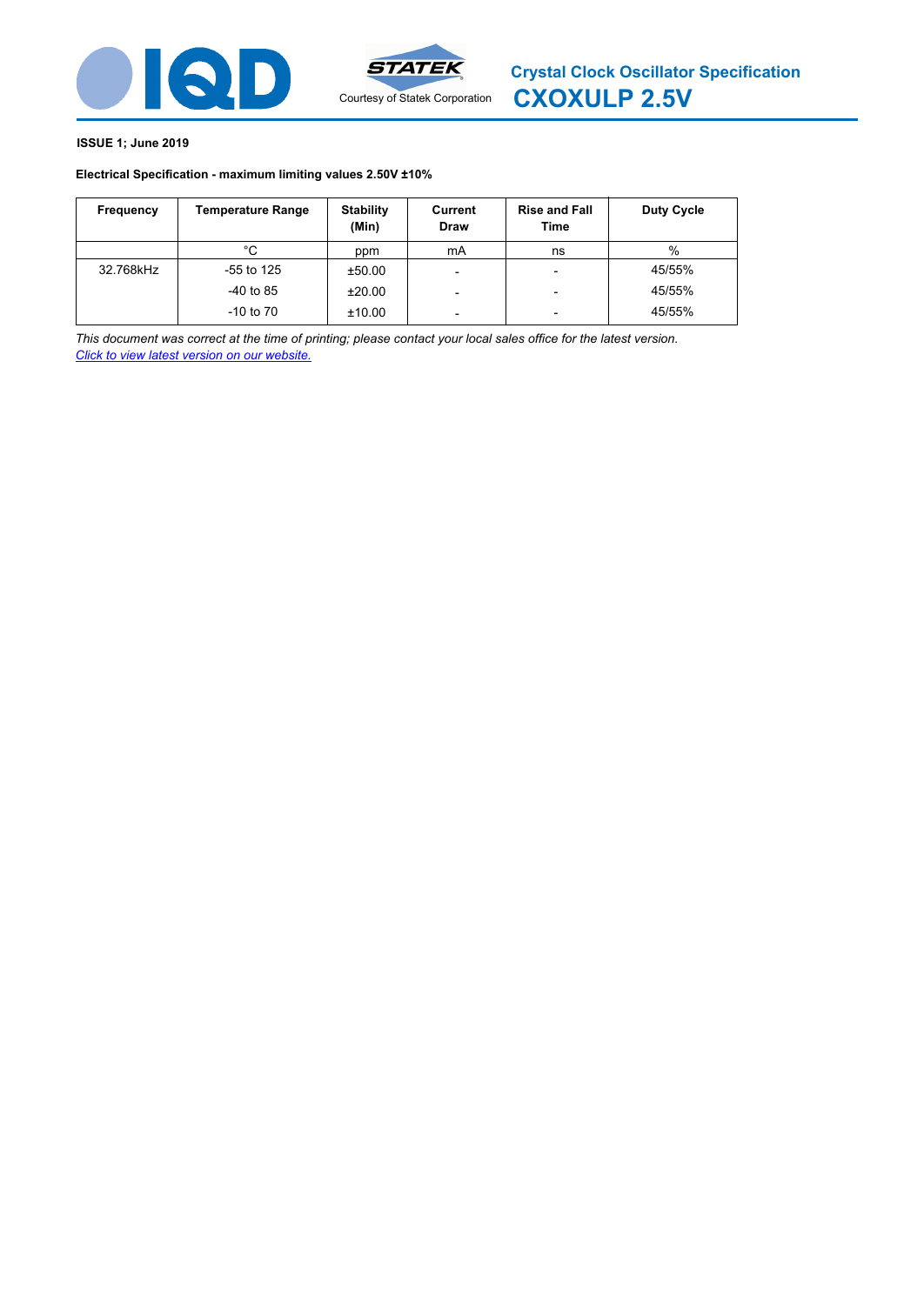



**CXOXULP 3.0V Crystal Clock Oscillator Specification**

### **ISSUE 1; July 2020**

### **Description**

- This product is designed and manufactured by Statek Corporation in California, USA and distributed by IQD. The CXOXULP 32.7680kHz oscillator achieves the low power comparable with a tuning fork design and the fast start up and tight frequency stability attained by an AT-cut crystal design. Designed for applications requiring ultra low current (15µA), fast start up time (15ms) and a tight frequency stability (±30ppm to ±100ppm) over a wide temperature range (-55°C to +125°C). These oscillators are also capable of withstanding significantly higher shock than a standard tuning fork design.
- SM1 Gold Plated (RoHS)  $\blacksquare$
- $\blacksquare$ SM5 Solder Dipped (RoHS)

#### FEATURES:  $\blacksquare$

Ultra low current (typical 15μA) Fast start up (typical 15ms) Tight tolerance High shock resistance Low ageing CMOS output Optional Output Enable/Disable with Tri-State Low EMI emission Hermetically sealed ceramic package

#### APPLICATIONS:  $\blacksquare$

- Aerospace & Avionics **Communications**  Navigation GPS Industrial, Computer & Communications Miniature clock oscillator Handheld instrumentation Transponder/Animal migration Medical Test & diagnostic equipment Handheld devices
- Please note that all data is only valid at 25°C unless otherwise  $\blacksquare$ stated.

### **Frequency Parameters**

| <b>Exercise Frequency</b>  | 32.768kHz    |  |
|----------------------------|--------------|--|
| <b>Frequency Tolerance</b> | $±25.00$ ppm |  |
| ■ Tolerance Condition      | @ 25°C       |  |

- Frequency Stability ±10.00ppm to ±100.00ppm  $\blacksquare$
- Ageing the top of the top of the top of the top of the top of the top of the top of the top of the top of the top of the top of the top of the top of the top of the top of the top of the top of the top of the top of the to
- Frequency Stability does not include Frequency Tolerance @  $\blacksquare$ 25°C
- $\blacksquare$ All parameters are measured at ambient temperature with a 10MΩ, 15pF load
- Note: Other Frequency Tolerances and Stabilities are available  $\blacksquare$ - please contact an IQD Sales Office

### **Electrical Parameters**

Supply Voltage 3.0V ±10% n,

n

- 
- Supply Current (typical): 15μA
- n, Supply Voltage (absolute maximum rating): -0.3V to 5.0V

# **Operating Temperature Ranges**

- -10 to 70°C  $\blacksquare$
- -40 to 85°C
- $\blacksquare$ -55 to 125°C



### **Outline (mm) SM1 = Gold Plated (RoHS)**

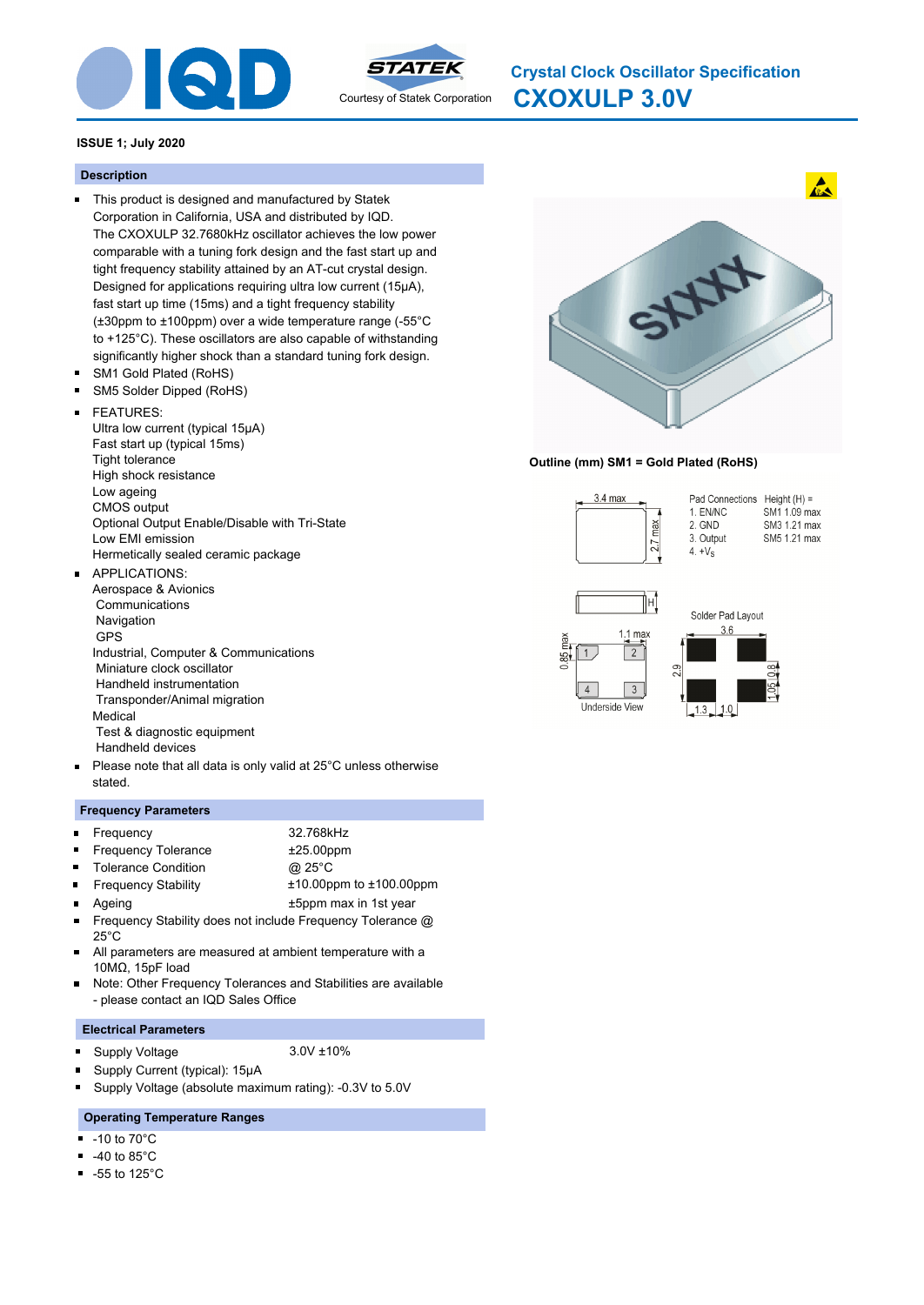



# **ISSUE 1; July 2020**

# **Output Details**

- Output Compatibility CMOS  $\blacksquare$
- **Drive Capability** 15pF
- Output Level High Voh: 90%Vs min  $\blacksquare$
- Output Level Low Vol: 10%Vs max Rise Time (10%-90%): 85ns typ, 160ns max  $\blacksquare$ Fall Time (90%-10%): 45ns typ, 100ns max

# **Output Control**

Start Up Time: 15ms typ  $\blacksquare$ 

# **Environmental Parameters**

- Shock: 5000G, 0.3ms, 1/2 sine  $\blacksquare$ (Note: Higher Shock versions are available - please contact an IQD Sales Office)
- Vibration: MIL-STD-202G, Method 204D, Condition D: 20G,  $\blacksquare$ 10Hz-2000Hz swept sine (Note: Random Vibration test is also available - please contact an IQD Sales Office)
- Storage Temperature Range: –55 to 125°C  $\blacksquare$

# **Manufacturing Details**

Solder Process Temperature: 260°C max for 20sec max  $\blacksquare$ 

# **Ordering Information**

# Frequency\*

- Model\* Termination Variant\* **Output** Frequency Tolerance (@ 25°C)\* Frequency Stability\* Operating Temperature Range\* Pad 1 Function\* (minimum required\*)
- **Termination Variants:** SM1 = Gold Plated SM5 = Solder Dipped (Note: Non-RoHS compliant terminations also available please contact an IQD Sales Office)
- Pad 1 Function Options: EN = Enable/Disable NC = No connection
- **Example** 32.768kHz CXOXULP 3.0V SM1 CMOS ±25ppm ±100ppm –40 to 85C NC

### **Compliance**

| ■ RoHS Status (2015/863/EU)  | Optional       |
|------------------------------|----------------|
| ■ REACh Status               | Compliant      |
| ■ MSL Rating (JDEC-STD-033): | Not Applicable |

- Pack Style: Tray Supplied on a tray Pack Size: 1
- Pack Style: Reel Tape & reel in accordance with EIA-481-D  $\blacksquare$ Pack Size: 1,000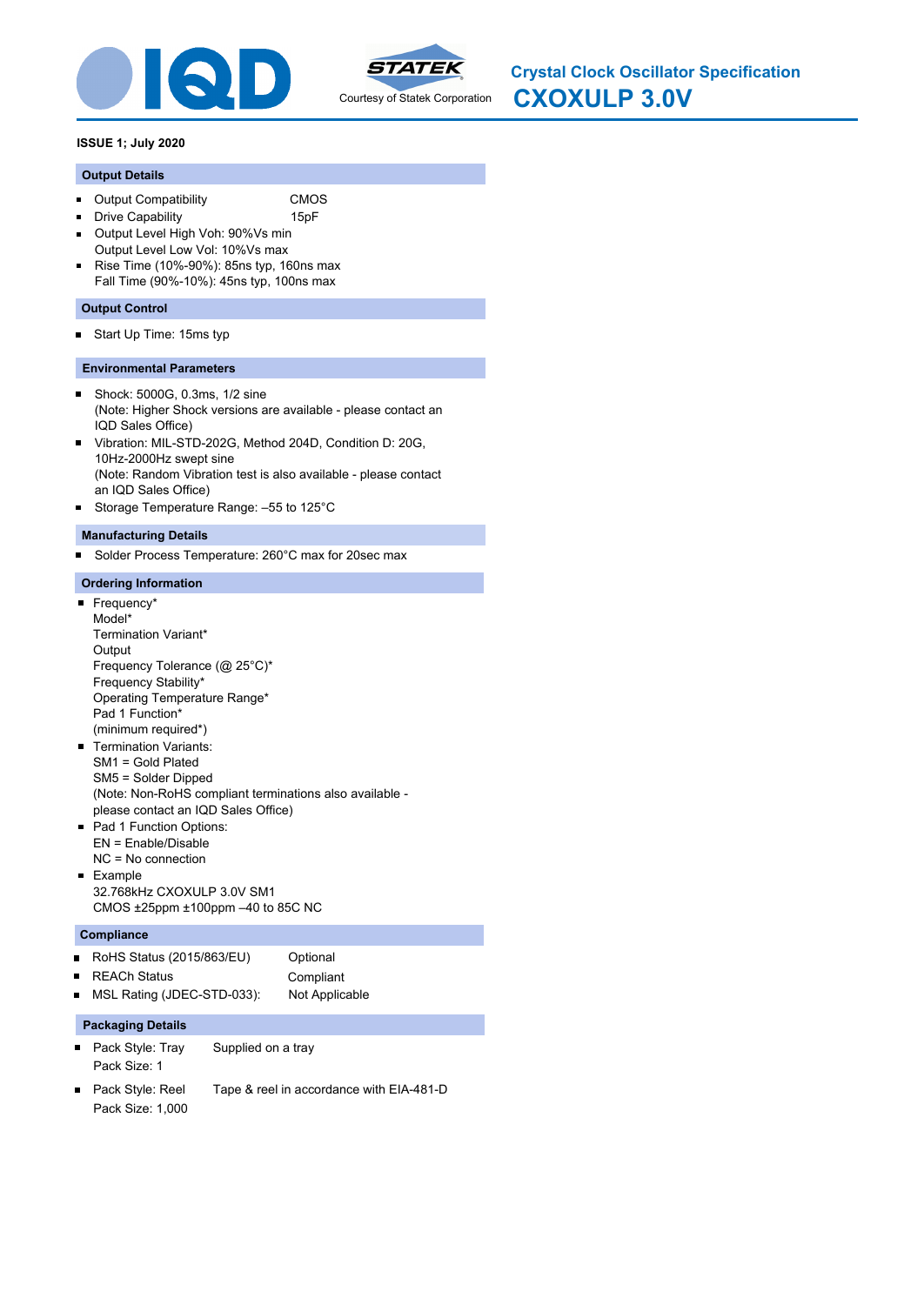



# **ISSUE 1; July 2020**

# **Electrical Specification - maximum limiting values 3.00V ±10%**

| Frequency | <b>Temperature Range</b> | <b>Stability</b><br>(Min) | Current<br><b>Draw</b> | <b>Rise and Fall</b><br>Time | Duty Cycle |
|-----------|--------------------------|---------------------------|------------------------|------------------------------|------------|
|           | °C                       | ppm                       | mA                     | ns                           | %          |
| 32.768kHz | $-55$ to 125             | ±50.00                    | -                      |                              | 45/55%     |
|           | $-40$ to 85              | ±20.00                    |                        | -                            | 45/55%     |
|           | $-10$ to $70$            | ±10.00                    |                        | -                            | 45/55%     |

*This document was correct at the time of printing; please contact your local sales office for the latest version. Click to view latest version on our website.*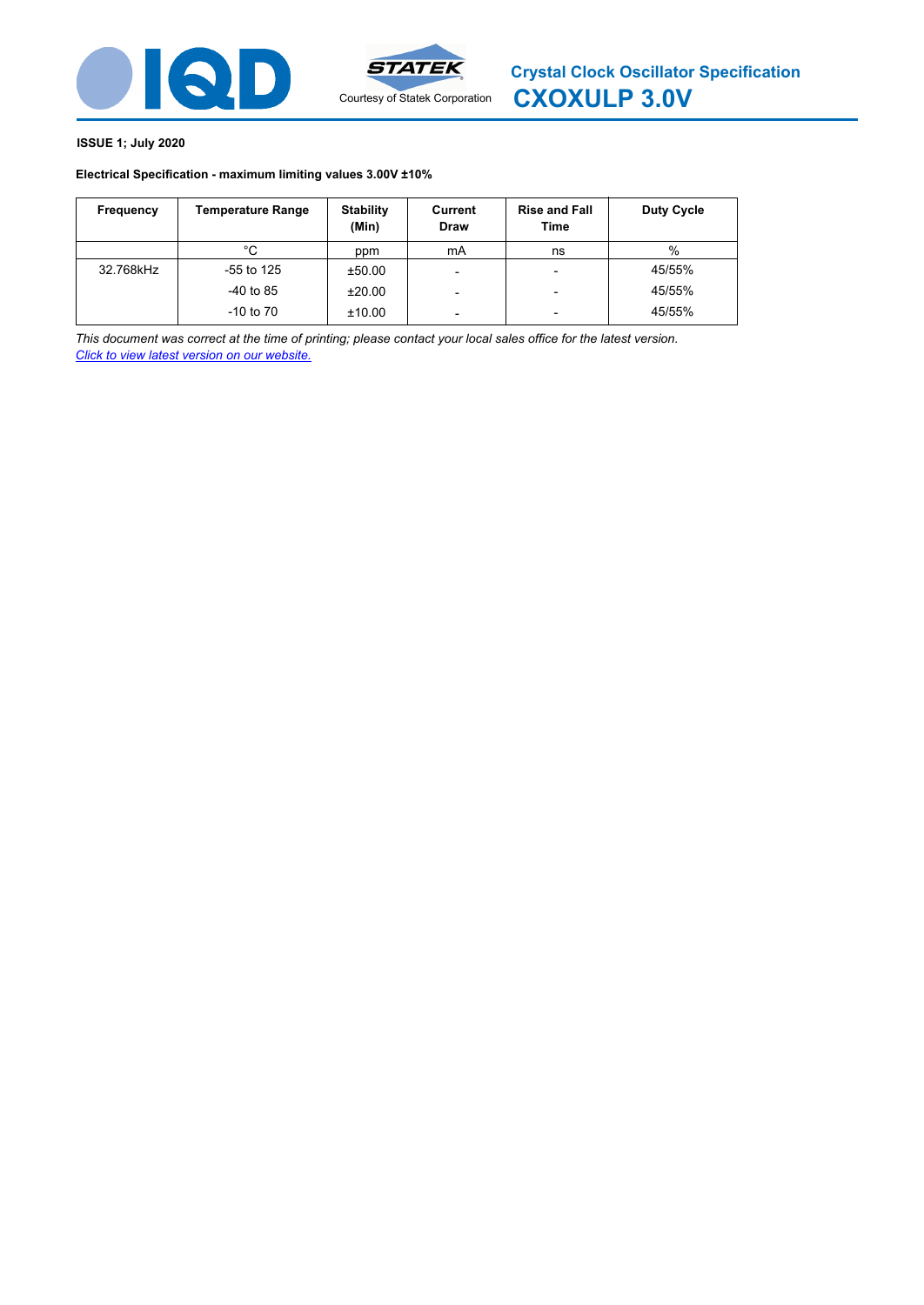



**CXOXULP 3.3V Crystal Clock Oscillator Specification**

# **ISSUE 1; June 2019**

# **Description**

- This product is designed and manufactured by Statek Corporation in California, USA and distributed by IQD. The CXOXULP 32.7680kHz oscillator achieves the low power comparable with a tuning fork design and the fast start up and tight frequency stability attained by an AT-cut crystal design. Designed for applications requiring ultra low current (15µA), fast start up time (15ms) and a tight frequency stability (±30ppm to ±100ppm) over a wide temperature range (-55°C to +125°C). These oscillators are also capable of withstanding significantly higher shock than a standard tuning fork design.
- SM1 Gold Plated (RoHS)  $\blacksquare$
- $\blacksquare$ SM5 Solder Dipped (RoHS)

#### FEATURES:  $\blacksquare$

Ultra low current (typical 15μA) Fast start up (typical 15ms) Tight tolerance High shock resistance Low ageing CMOS output Optional Output Enable/Disable with Tri-State Low EMI emission Hermetically sealed ceramic package

#### APPLICATIONS:  $\blacksquare$

- Aerospace & Avionics **Communications**  Navigation GPS Industrial, Computer & Communications Miniature clock oscillator Handheld instrumentation Transponder/Animal migration Medical Test & diagnostic equipment Handheld devices
- Please note that all data is only valid at 25°C unless otherwise  $\blacksquare$ stated.

# **Frequency Parameters**

| <b>E</b> Frequency         | 32.768kHz    |  |
|----------------------------|--------------|--|
| <b>Frequency Tolerance</b> | $±25.00$ ppm |  |
| ■ Tolerance Condition      | @ 25°C       |  |

- Frequency Stability ±10.00ppm to ±100.00ppm  $\blacksquare$
- Ageing the top of the top of the top of the top of the top of the top of the top of the top of the top of the top of the top of the top of the top of the top of the top of the top of the top of the top of the top of the to
- Frequency Stability does not include Frequency Tolerance @  $\blacksquare$ 25°C
- $\blacksquare$ All parameters are measured at ambient temperature with a 10MΩ, 15pF load
- Note: Other Frequency Tolerances and Stabilities are available  $\blacksquare$ - please contact an IQD Sales Office

# **Electrical Parameters**

- Supply Voltage 3.3V ±10% n,
	-
	- Supply Current (typical): 15μA
- n, Supply Voltage (absolute maximum rating): -0.3V to 5.0V

# **Operating Temperature Ranges**

-10 to 70°C  $\blacksquare$ 

n

- -40 to 85°C
- $\blacksquare$ -55 to 125°C



# **Outline (mm) SM1 = Gold Plated (RoHS)**

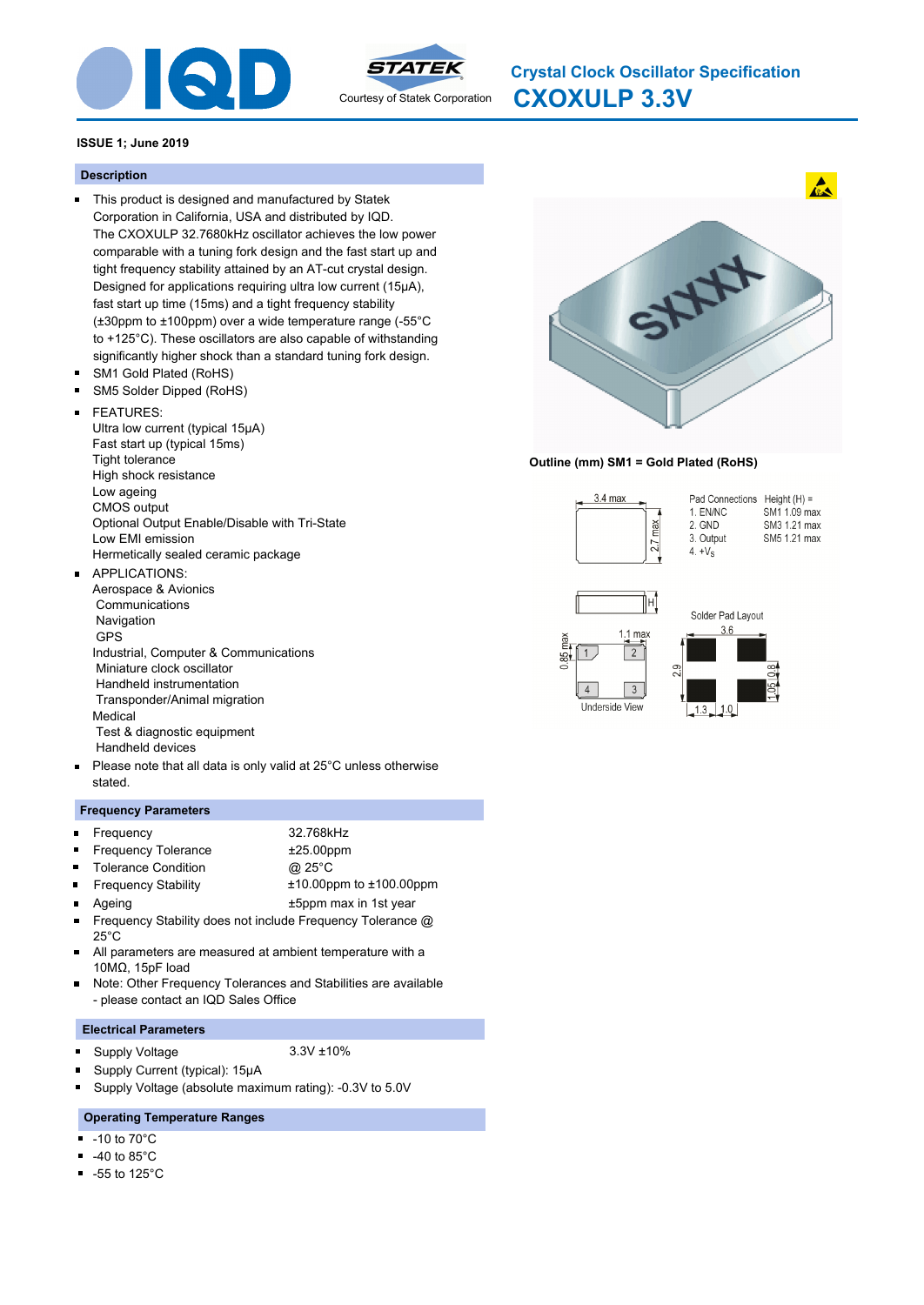



### **Output Details**

 $\blacksquare$ 

- Output Compatibility CMOS  $\blacksquare$ 
	- Drive Capability 15pF
- Output Level High Voh: 90%Vs min  $\blacksquare$
- Output Level Low Vol: 10%Vs max  $\blacksquare$ Rise Time (10%-90%): 85ns typ, 160ns max Fall Time (90%-10%): 45ns typ, 100ns max

### **Output Control**

Start Up Time: 15ms typ  $\blacksquare$ 

### **Environmental Parameters**

- Shock: 5000G, 0.3ms, 1/2 sine  $\blacksquare$
- Note: Higher Shock versions are available please contact an  $\blacksquare$ IQD Sales Office
- Vibration: MIL-STD-202G, Method 204D, Condition D: 20G, 10Hz-2000Hz swept sine
- Note: Random Vibration test is also available please contact an IQD Sales Office
- Storage Temperature Range: –55 to 125°C

### **Manufacturing Details**

Solder Process Temperature: 260°C max for 20sec max  $\blacksquare$ 

### **Ordering Information**

- Frequency\* Model\* Termination Variant\* **Output** Frequency Tolerance (@ 25°C)\* Frequency Stability\* Operating Temperature Range\* Pad 1 Function\* (minimum required\*)
- **Termination Variants:** SM1 = Gold Plated SM5 = Solder Dipped (Note: Non-RoHS compliant terminations also available please contact an IQD Sales Office)
- Pad 1 Function Options: EN = Enable/Disable NC = No connection
- **Example** 32.768kHz CXOXULP 3.3V SM1 CMOS ±25ppm ±100ppm –40 to 85C NC

# **Compliance**

| ■ RoHS Status (2015/863/EU)  | Optional       |
|------------------------------|----------------|
| ■ REACh Status               | Compliant      |
| ■ MSL Rating (JDEC-STD-033): | Not Applicable |

- Pack Style: Reel Tape & reel in accordance with EIA-481-D Pack Size: 1,000
- Pack Style: Tray Supplied on a tray  $\blacksquare$ Pack Size: 1